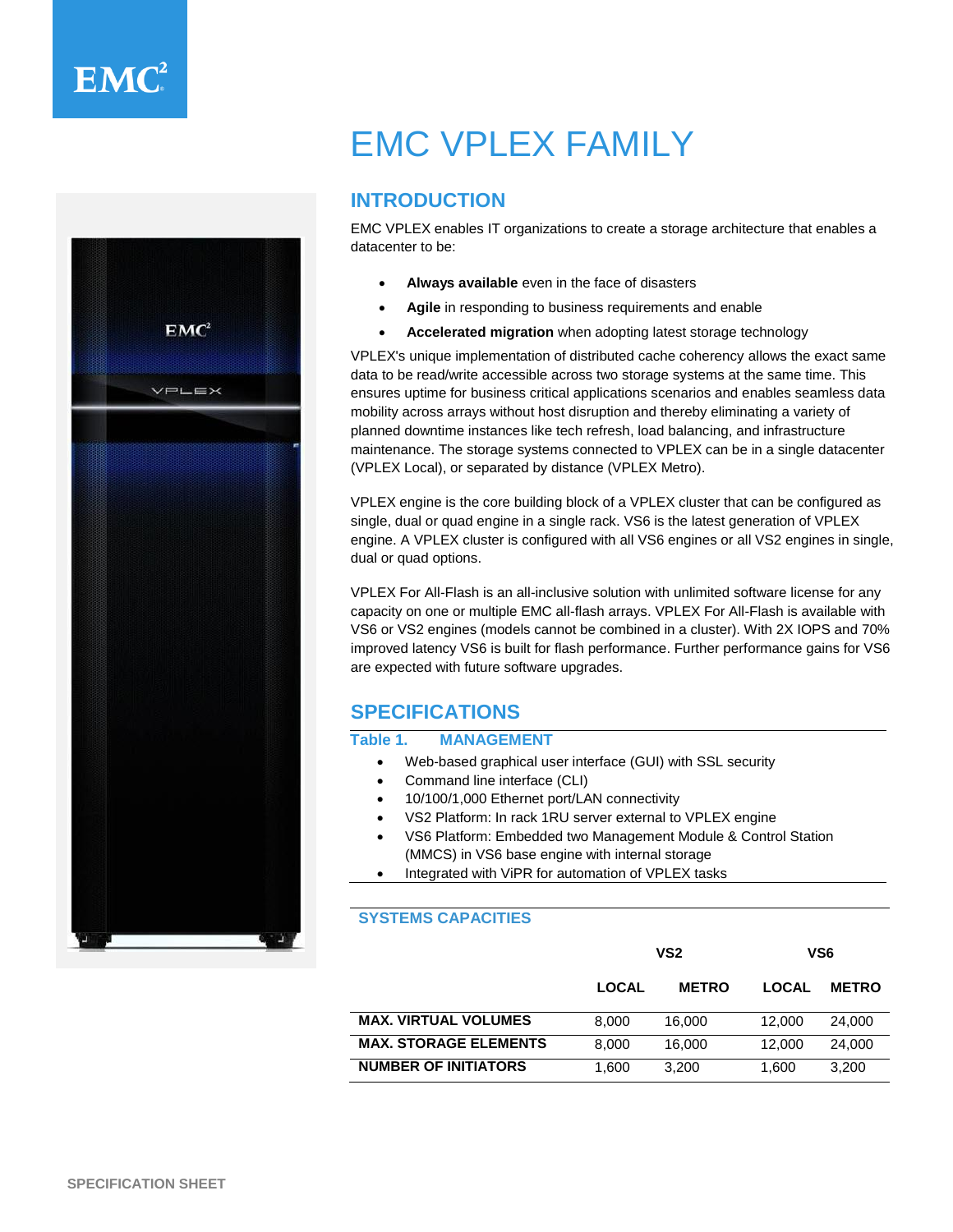## **VPLEX ENGINE CLUSTER CONFIGURATION**

| VS <sub>2</sub>                                      |               |                           |      | VS <sub>6</sub>                                       |                    |                           |             |
|------------------------------------------------------|---------------|---------------------------|------|-------------------------------------------------------|--------------------|---------------------------|-------------|
|                                                      | <b>SINGLE</b> | <b>DUAL</b>               | QUAD |                                                       | <b>SINGLE</b>      | <b>DUAL</b>               | <b>QUAD</b> |
| <b>NUMBER OF ENGINES PER</b><br><b>CLUSTER</b>       |               | 2                         | 4    | <b>NUMBER OF ENGINES PER</b><br><b>CLUSTER</b>        |                    | 2                         | 4           |
| <b>FRONT END 8Gb/S FIBRE</b><br><b>CHANNEL PORTS</b> | 8             | 16                        | 32   | <b>FRONT END 16Gb/S FIBRE</b><br><b>CHANNEL PORTS</b> | 8                  | 16                        | 32          |
| <b>BACK END 8Gb/S FIBRE</b><br><b>CHANNEL PORTS</b>  | 8             | 16                        | 32   | <b>BACK END 16Gb/S FIBRE</b><br><b>CHANNEL PORTS</b>  | 8                  | 16                        | 32          |
| <b>WAN COMMUNICATION</b>                             | 8Gb FC        | MetroIP 10Gb E or MetroFC |      | <b>WAN COMMUNICATION</b>                              | 16Gb FC            | MetroIP 10Gb E or MetroFC |             |
| <b>INTER-ENGINE</b><br><b>COMMUNICATION</b>          | 8Gb/s FC      |                           |      | <b>INTER-ENGINE</b><br><b>COMMUNICATION</b>           | Infiniband, 40Gb/s |                           |             |
| <b>INTER-ENGINE</b><br><b>COMMUNICATION SWITCH</b>   |               | 8-port 8Gb/s FC switch    |      | <b>INTER-ENGINE</b><br><b>COMMUNICATION SWITCH</b>    | switch             | 12-port 40Gb/s Infiniband |             |

#### **POWER CABLING**

|                            |                                                  | VS <sub>2</sub>      |                                  |  |  |
|----------------------------|--------------------------------------------------|----------------------|----------------------------------|--|--|
| <b>CONNECTOR</b>           | <b>OPERATING VOLTAGE AND</b><br><b>FREQUENCY</b> | <b>SERVICE TYPE</b>  | <b>REGION</b>                    |  |  |
| <b>NEMA L6-30P</b>         | 200-240 VAC and 50-60 Hz                         | 30-amp, single-phase | North America, Japan             |  |  |
| IEC 309 332P6              | 200-240 VAC and 50-60 Hz                         | 32-amp, single-phase | International (except Australia) |  |  |
| <b>CLIPSAL P/N 56PA332</b> | 200-240 VAC and 50-60 Hz                         | 32-amp, single-phase | Australia                        |  |  |
| <b>Russellstoll 3750DP</b> | 200-240 VAC and 50-60 Hz                         | 30-amp, single phase | North American, Japan            |  |  |
|                            | VS6                                              |                      |                                  |  |  |
|                            |                                                  |                      |                                  |  |  |
| <b>CONNECTOR</b>           | <b>OPERATING VOLTAGE AND</b><br><b>FREQUENCY</b> | <b>SERVICE TYPE</b>  | <b>REGION</b>                    |  |  |
| <b>NEMA L6-30P</b>         | 200-240 VAC and 50-60 Hz                         | 30-amp, single-phase | North America, Japan             |  |  |
| <b>IEC 60309</b>           | 200-240 VAC and 50-60 Hz                         | 32-amp, single-phase | International (except Australia) |  |  |
| <b>CLIPSAL P/N 56PA332</b> | 200-240 VAC and 50-60 Hz                         | 32-amp, single-phase | Australia                        |  |  |
| <b>Russellstoll 3750DP</b> | 200-240 VAC and 50-60 Hz                         | 30-amp, single phase | North American, Japan            |  |  |

Note: Each AC circuit requires a source connection that can support a minimum of 4800 VA of single-phase, 200-240 VAC input power. For high availability, the left and right sides of the cabinet must receive power from separate branch feed circuits.

## **INTEROPERABILITY**

Please see the **EMC E-Lab™ Simplified Support Matrix** for details.

## **ENVIRONMENTAL SPECIFICATIONS**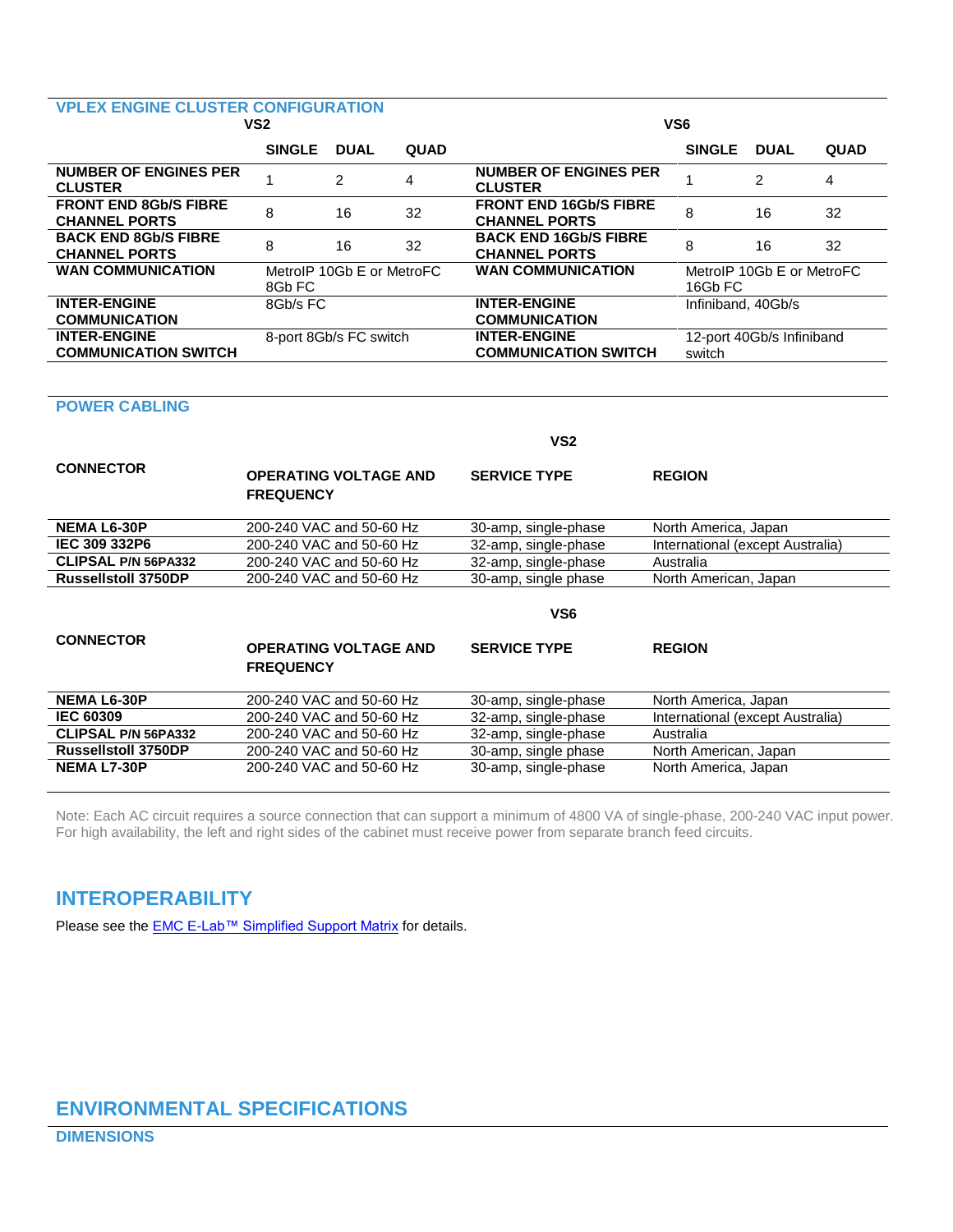|                                |                             | VS <sub>2</sub>            |                                            |               | VS <sub>6</sub>   |                                            |
|--------------------------------|-----------------------------|----------------------------|--------------------------------------------|---------------|-------------------|--------------------------------------------|
|                                | <b>HEIGHT</b>               | <b>WIDTH</b>               | <b>DEPTH</b>                               | <b>HEIGHT</b> | <b>WIDTH</b>      | <b>DEPTH</b>                               |
| <b>VPLEX</b><br><b>CABINET</b> | 75 in<br>$(190 \text{ cm})$ | 24 in<br>$(60 \text{ cm})$ | 39.37 in (100 cm)<br>overall;              | 75 in         | 24 in             | 39.37 in (100 cm)<br>overall;              |
|                                |                             |                            | 41.5 in (105.4 cm)<br>including front door | (190 cm)      | $(60 \text{ cm})$ | 41.5 in (105.4 cm)<br>including front door |
| <b>VPLEX</b><br><b>ENGINE*</b> |                             |                            |                                            | 6.97 in       | 18.87 in          | 30.62 in                                   |

\* The VS6 engine requires a front and rear EIA RS310-compliant 19-in. NEMA rack with 38- in. minimum rack depth and cannot be installed in a EMC provided VS2 rack. Please refer the **VS6 hardware setup guide** for more information.

#### **WEIGHT**

|                              | VS2                   | VS6                |  |
|------------------------------|-----------------------|--------------------|--|
| <b>SINGLE ENGINE CLUSTER</b> | 754 lb (342 kg)       | 667 lb (302.5 kg)  |  |
| <b>DUAL ENGINE CLUSTER</b>   | 1,017 lb (462 kg)     | 852 lb (386.5 kg)  |  |
| <b>QUAD ENGINE CLUSTER</b>   | $1,418$ lb $(644$ kg) | 1086 lb (492.6 kg) |  |

## **OPERATING SPECIFICATIONS**

### **POWER AND HEAT**

|                      | VS <sub>2</sub>                                |                                               | VS <sub>6</sub>                                |                                               |  |
|----------------------|------------------------------------------------|-----------------------------------------------|------------------------------------------------|-----------------------------------------------|--|
|                      | <b>TOTAL POWER</b><br><b>CONSUMPTION (kVA)</b> | <b>HEAT</b><br><b>DISSIPATION</b><br>(Btu/Hr) | <b>TOTAL POWER</b><br><b>CONSUMPTION (kVA)</b> | <b>HEAT</b><br><b>DISSIPATION</b><br>(Btu/Hr) |  |
| <b>SINGLE ENGINE</b> | 0.6                                            | 1.900                                         | 1.83                                           | 6,244                                         |  |
| <b>DUAL ENGINE</b>   | 1.29                                           | 4.000                                         | 4.03                                           | 13,750                                        |  |
| <b>QUAD ENGINE</b>   | 2.32                                           | 7,200                                         | 7.63                                           | 26,034                                        |  |

The power consumption and heat dissipation totals are steady-state maximum operation at 25°C for VS2 and at 35°C for VS6

## **NON-OPERATING TEMPERATURE, HUMIDITY, AND ALTITUDE**

| VS2                                  |                               |                                       |                                      | VS6                           |                             |
|--------------------------------------|-------------------------------|---------------------------------------|--------------------------------------|-------------------------------|-----------------------------|
| <b>TEMPERATURE</b>                   | <b>HUMIDITY</b>               | <b>ALTITUDE</b>                       | <b>TEMPERATURE</b>                   | <b>HUMIDITY</b>               | <b>ALTITUDE</b>             |
| -40 – 149°F<br>$(-40 - 65^{\circ}C)$ | $10 - 90\%$<br>Non-condensing | 25,000 ft<br>$(7.62 \text{ km})$ max. | -40 – 149°F<br>$(-40 - 65^{\circ}C)$ | $10 - 90\%$<br>Non-condensing | 25,000 ft<br>(7.62 km) max. |